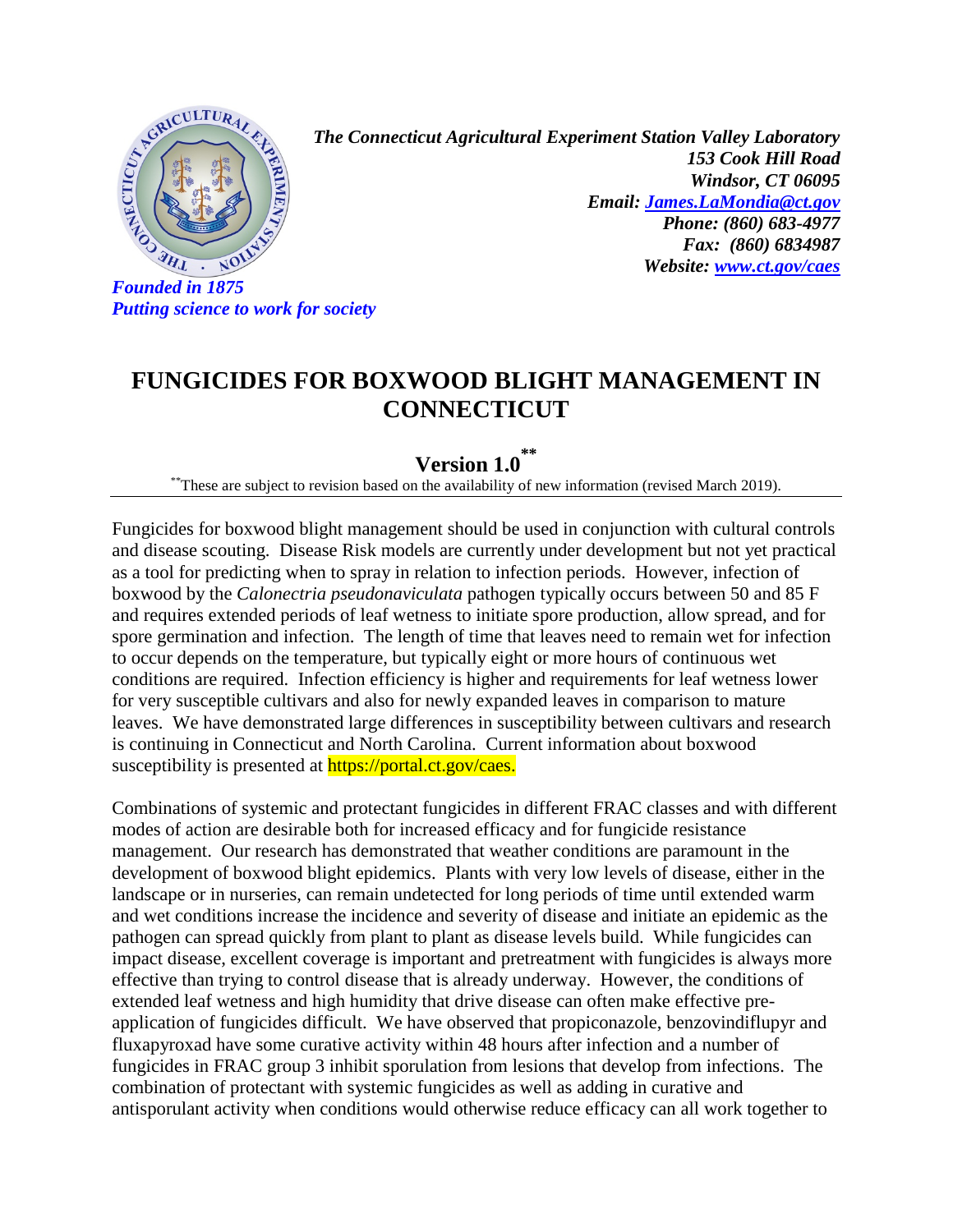protect boxwood from blight. Managing to prevent disease using fungicides as a part of best management practices is our best approach.

As boxwood blight is a relatively new disease and many fungicide labels for ornamentals do not list all ornamental plants, boxwood and the blight pathogen *Calonectria pseudonaviculata* or *Cylindrocladium pseudonaviculatum* are often not specified on fungicide labels. Rather, many labels specify broad nursery or landscape applications and advise application to a small number of test plants to avoid potential problems with phytotoxicity. The fungicides listed below in Table 1. are available for use on boxwood in Connecticut and have activity against the boxwood blight pathogen. This list is intended to demonstrate the range of active ingredients and products available and is not intended to be exhaustive or complete. Always read the entire pesticide label and check the accuracy of the presented information. Labels, use rates and registration status can and do change frequently and interpretation of allowable uses may be different in different states. The efficacies of the individual products have not always been evaluated on boxwood in Connecticut. The listed commercial products do not imply endorsement by CAES or bias against those not mentioned. FRAC group = Fungicide Resistance Action Committee group.

Version 1.0 (March 2019)

## **References:**

LaMondia. J. A. 2019. Curative fungicide activity against *Calonectria pseudonaviculata,* the boxwood blight pathogen*.* Journal of Environmental Horticulture. In review.

LaMondia, J.A. 2016. Boxwood blight: identification and management. Public Gardens: Journal of the American Public Gardens Association Vol 31(4):24-25.

LaMondia, J. 2016. Curative fungicidal activity against *Calonectria pseudonaviculata*, causal agent of boxwood blight. Phytopathology 106:S2.3.

LaMondia, J. A. 2015. Management of *Calonectria pseudonaviculata* in boxwood with fungicides and less susceptible host species and varieties. Plant Disease 99:363-369.

LaMondia, J. A. 2014. Fungicide efficacy against *Calonectria pseudonaviculata*, causal agent of boxwood blight. Plant Disease 98 (1):99-102.

LaMondia J. A. and K. Maurer. 2017. *Calonectria pseudonaviculata* microsclerotia viability after exposure to fungicides. Phytopathology 107:S5 104.

Maurer, K.A., R. S. Cowles and J. A. LaMondia. 2018. Sensitivity of *Calonectria pseudonaviculata*, the pathogen of boxwood blight, to strobilurin and demethylation inhibitor fungicides. Journal of Environmental Horticulture 35(4):138–145.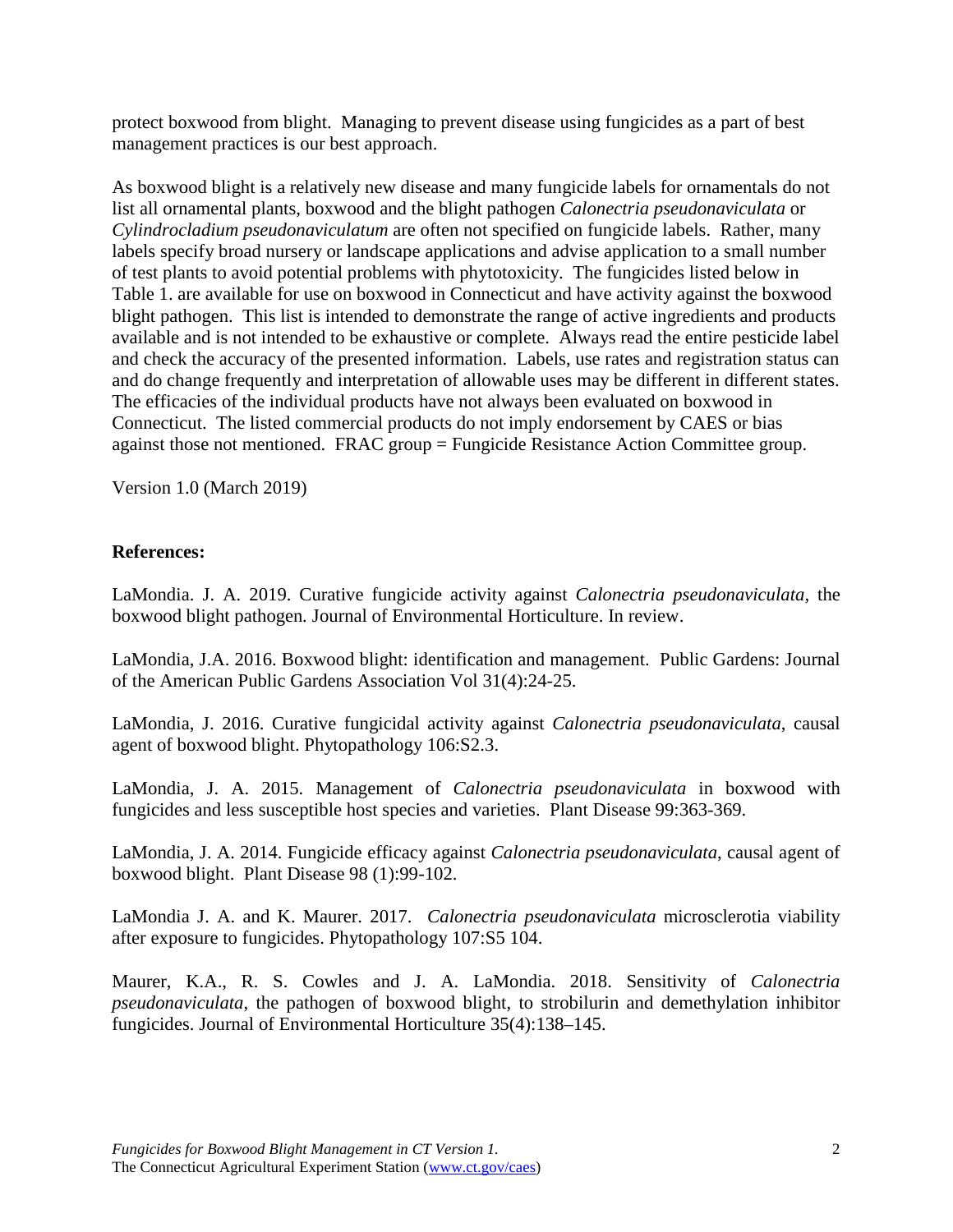| Table 1. Fungicides for use against boxwood blight in Connecticut. |  |  |  |
|--------------------------------------------------------------------|--|--|--|
|                                                                    |  |  |  |

| Fungicide a.i.         | <b>FRAC</b><br>group | <b>Product</b>                 | Rate                         | <b>Notes</b>                                                                                   |
|------------------------|----------------------|--------------------------------|------------------------------|------------------------------------------------------------------------------------------------|
| mancozeb               | M <sub>3</sub>       | Fore 80 WP                     | 1.5 lb/100 gal<br>water      | Landscape and nursery. Use<br>with a spreader sticker. 24-hr<br>reentry.                       |
| mancozeb               | M <sub>3</sub>       | Protect DF                     | $1-2$ lb/100 gal<br>water    | Landscape and nursery. Use<br>with a spreader sticker. 24-hr<br>reentry                        |
| chlorothalonil         | M <sub>5</sub>       | Daconil<br><b>Weather Stik</b> | 1.4 pints/100<br>gal water   | Landscape and nursery. Do not<br>use with a surfactant. 12-hr<br>reentry. Warning: eye damage. |
| thiophanate-<br>methyl | $\mathbf{1}$         | Cleary's 3336                  | 12 to 16<br>$oz/100$ gal     | Use with another FRAC group<br>mixing partner. 12-hr reentry.                                  |
| propiconazole          | 3                    | Banner<br><b>MAXX</b>          | 6 to 8 oz/100<br>gal water   | landscape and other sites. 24-<br>hr reentry.                                                  |
| propiconazole          | 3                    | ProConZ                        | 5 to 12 oz/100<br>gal water  | landscape and other sites. 24-<br>hr reentry.                                                  |
| metconazole            | 3                    | Tourney 50<br><b>WDG</b>       | 1 to 4 oz/100<br>gal water   | Landscape and nursery.                                                                         |
| tebuconazole           | 3                    | Torque                         | 4 to 16 oz/100<br>gal water  | Landscape and container<br>ornamentals. 12-hr reentry.                                         |
| tebuconazole           | 3                    | Tebuconazole<br>3.6F           | 4-10 oz in 100<br>gal water  | Landscape and nursery. not for<br>homeowner use. Max 4 app/yr.<br>12-hr reentry.               |
| myclobutanil           | 3                    | Eagle 20 EW                    | 6 to 12 fl<br>$oz/100$ gal   | Landscape and many other<br>sites. 24-hr reentry.                                              |
| trifloxystrobin        | 11                   | Compass                        | 1 to 4 oz/100<br>gal water   | Do not use organosilicates.<br>Nurseries, greenhouses, hoop<br>houses. 12-hr reentry.          |
| pyraclostrobin         | 11                   | Insignia                       | 4 to 16 oz/100<br>gal water. | Landscape and nursery. Do not<br>use with organosilicate-based<br>adjuvants. 12-hr reentry.    |